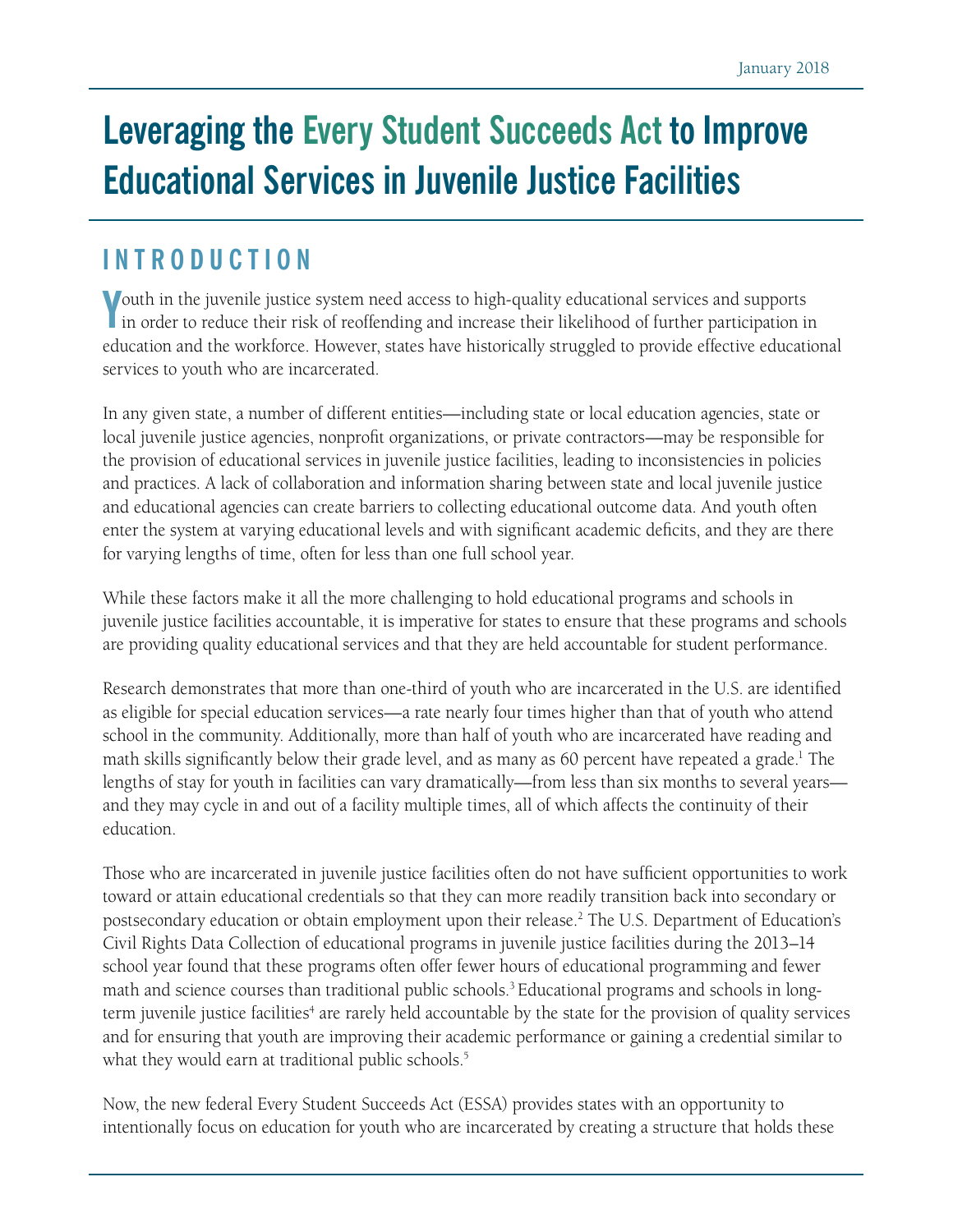programs and schools accountable. The goal of this policy brief is to provide state and local policymakers as well as education and juvenile justice leaders with information about how they can use requirements under ESSA to improve education and workforce outcomes for youth in long-term juvenile justice facilities. The sections that follow

- Summarize relevant ESSA provisions and outline its key accountability requirements;
- Highlight three priorities for states to focus on as they contemplate accountability for juvenile justice programs and schools;
- Provide key questions to help state leaders consider their current policies and identify gaps and opportunities for improvement; and
- Feature states that are carrying out promising practices in each of the three priority areas, which can serve as examples for other states that are seeking to improve accountability for juvenile justice schools.

#### **A Note on Juvenile Justice Facilities**

This policy brief focuses on improving accountability for educational programs and schools within long-term juvenile justice facilities. These facilities serve youth who are committed to state custody as part of a court disposition, and can be operated by the state, a local juvenile justice agency, or a nonprofit or for-profit organization. Juvenile justice facilities serve approximately 31,000 youth on any given day in the U.S.<sup>6</sup> This brief does not focus on short-term, locally run detention facilities that primarily serve pre-adjudicated youth. Local detention facilities detain—in most cases—pre-adjudicated youth for short periods of time, and youth who are detained are still enrolled in their local community schools. The brief also does not focus on youth who are incarcerated in adult correctional facilities. Juveniles constitute 1,200 of the 1.5 million people housed in federal and state prisons the U.S.<sup>7</sup> While providing educational opportunities to these youth is critical, the challenges of providing quality educational services in adult prisons are unique and must be addressed separately.

### **Overview of ESSA and Accountability**

On December 10, 2015, ESSA was signed into law, reauthorizing the Elementary and Secondary Education Act (ESEA) of 1965 and replacing the No Child Left Behind Act (NCLB) of 2001. As the new federal education law governing all K–12 education, ESSA underscores a commitment to uphold high educational standards for all students, but aims to improve upon the one-size-fits-all approach to education associated with NCLB.

ESSA gives states significant flexibility to design statewide accountability system plans that are meant to hold all schools accountable for student achievement and ensure that all students have access to a quality education.<sup>8</sup> Accountability provisions in Title I, Part A of ESSA include the following:

- The "adequate yearly progress" system of accountability under NCLB was replaced to allow states to design their own systems of accountability within newly established federal guidelines and parameters.<sup>9</sup>
- Under ESSA, all states must "annually measure for all students and separately for each subgroup of students" several indicators used to hold public schools accountable for student performance.<sup>10</sup>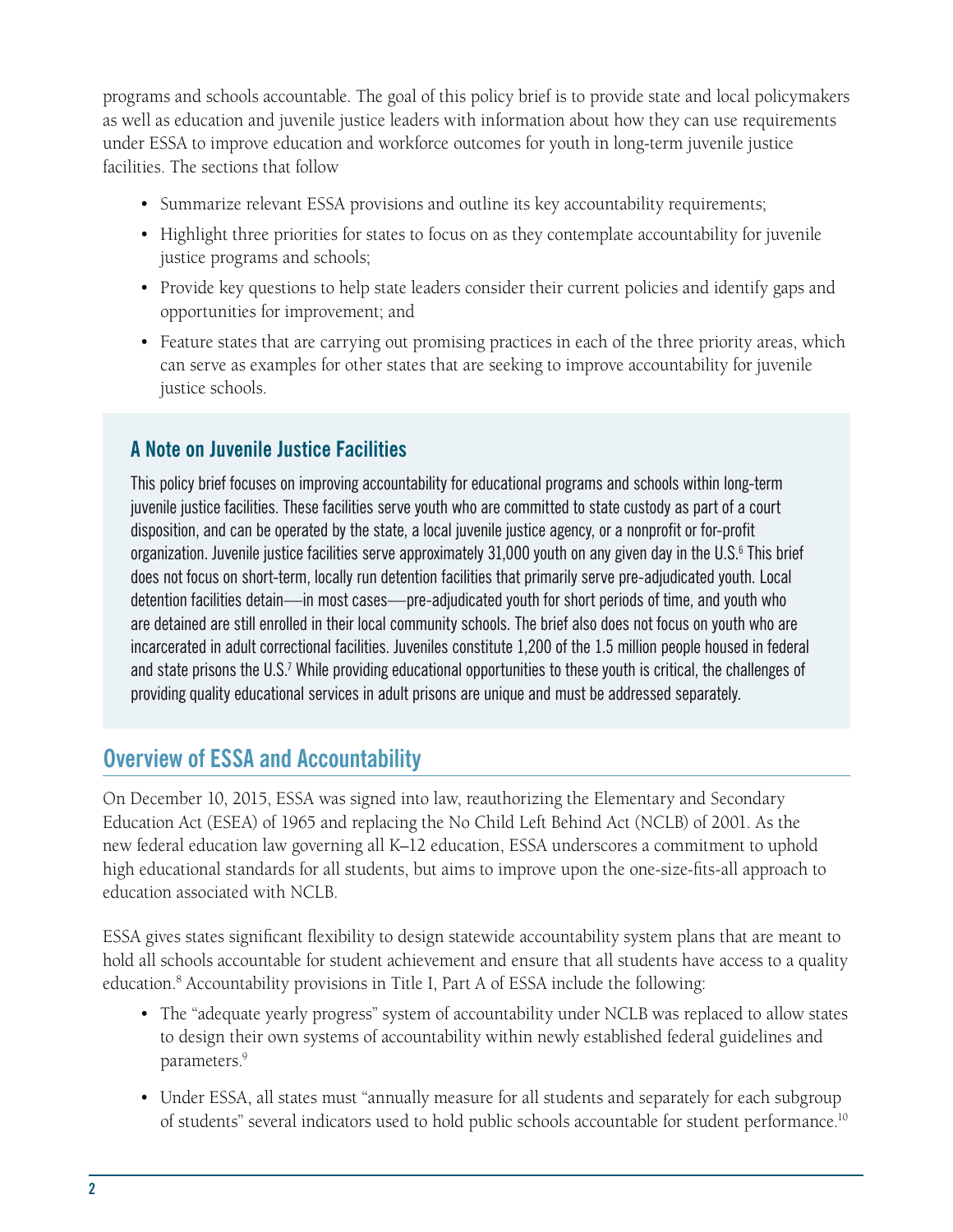• Accountability indicators under ESSA include results on standardized tests in reading, math, and science; English language learner proficiency; graduation rates for high schools, or another academic indicator for K–8 schools; and at least one non-academic indicator of school quality or student success, such as chronic absenteeism.

ESSA positions state policymakers as well as education and juvenile justice leaders to work together to develop a statewide accountability system that is inclusive of educational programs and schools within juvenile justice facilities, while accounting for these institutions' unique context and student populations.

#### **ESSA Title I, Part D and Protections for Youth in the Juvenile Justice System**

Title I, Part D of ESSA provides funding to states to establish or improve educational programs for neglected or delinquent youth, or those who may be at risk of involvement in the justice system.11 New provisions of the law aim to support and improve education within juvenile justice facilities and promote successful reentry for youth who are returning to their schools and communities after incarceration. Specifically, some of the changes under Title I, Part D aim to improve educational services in juvenile justice facilities in order to help youth meet statewide academic standards; prevent schools from pushing youth out of school and into the juvenile justice system; facilitate youth's transition from facilities to further education or employment through additional requirements around the transfer of student records and course credits; and ensure that youth who are returning to their community from incarceration can enroll in credit-bearing courses in secondary schools, postsecondary institutions, or career and technical institutions.12

While this brief focuses on the accountability provisions of Title I, Part A of ESSA, efforts to strengthen accountability for continuous improvement of educational programs and schools in long-term juvenile justice facilities will help advance the aims of Title I, Part D as well. Stronger accountability for these educational programs and schools will aid in improving academic performance, school engagement, successful transition, and reentry for youth who are incarcerated or otherwise involved in the juvenile justice system.

### **Three Priority Areas of Focus**

**3**

As states design their ESSA accountability plans, state and local policymakers, along with education and juvenile justice leaders, should collaborate to develop an accountability system that encompasses educational programs and schools within long-term juvenile justice facilities, considers their unique context, and promotes continuous improvement efforts. This section outlines three priorities that states should focus on as they contemplate how to hold these programs and schools accountable; highlights select states with model education accountability practices; and provides key questions to guide leaders in assessing their current policies and practices and identifying gaps. The three areas of focus are

- Data collection and information sharing between state and local education and juvenile justice agencies; **1**
- An accountability system that includes educational services within long-term juvenile justice facilities; and **2**
	- Measures to hold these educational programs and schools accountable.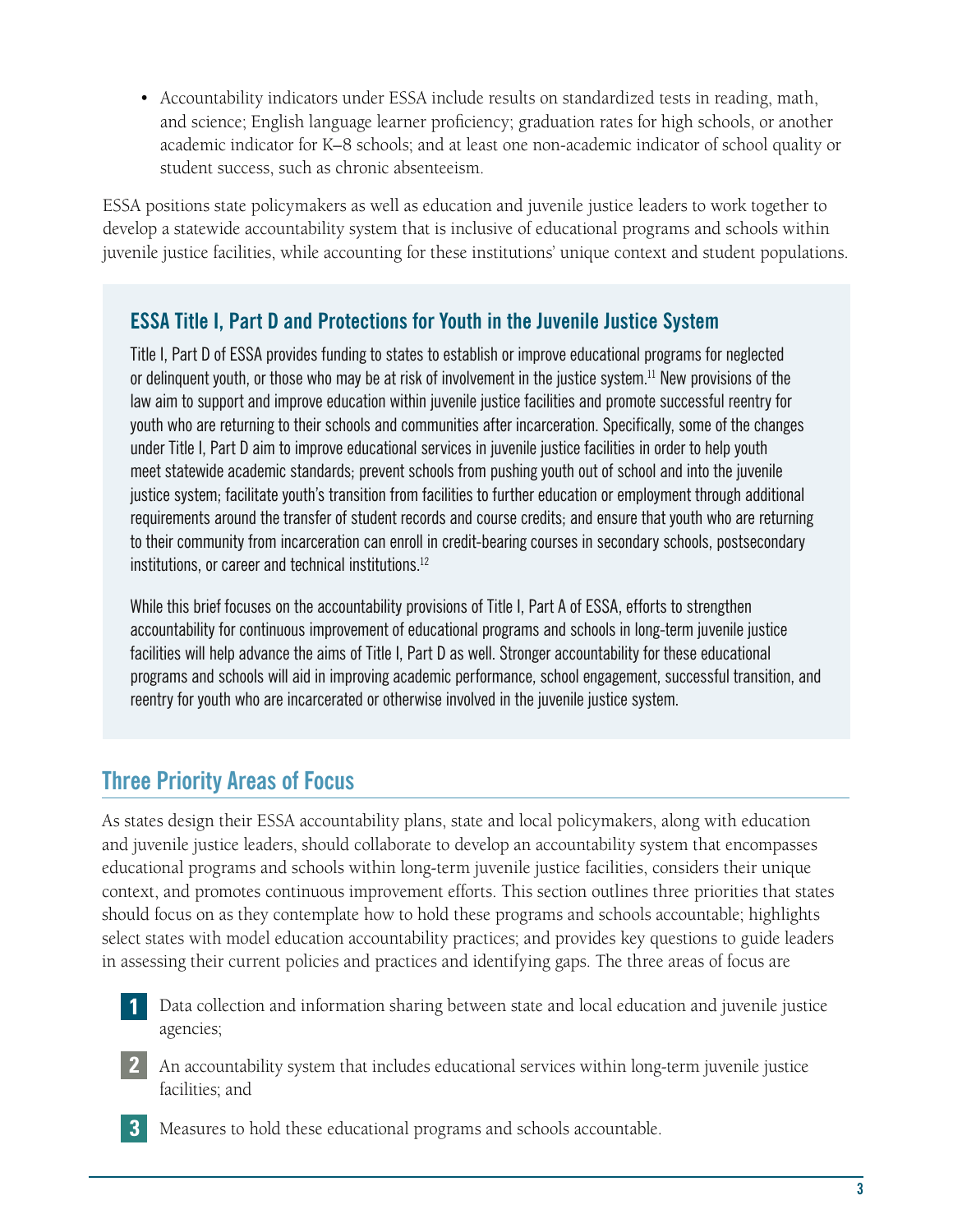#### **Data Collection and Information Sharing 1**

In order to formulate an accountability system that includes educational programs and schools in longterm juvenile justice facilities, it is necessary for state leaders to first understand how these facilities collect and share educational outcome data and who is responsible for collecting these data.

The provision of educational services in long-term juvenile justice facilities can be the responsibility of multiple state and local agencies, including juvenile justice, education, or health and human services, among others. Responsibly sharing educational outcome data across service systems can help facilitate collaboration and ensure that youth are getting the most appropriate educational services. Developing robust data-sharing agreements between school districts or state education agencies and state or local departments of juvenile justice can also help ensure the smooth transfer of educational records, as well as the ability to track longer-term youth outcomes, such as recidivism, employment, and postsecondary education attainment.

## **STATE SPOTLIGHT: RESPONSIBLE DATA SHARING IN INDIANA**

Every K–12 student in Indiana is assigned a unique nine-digit identifier (a "student testing number," or STN). This number remains the same throughout the student's K–12 schooling, and the Indiana Department of Education (IDOE) has a system in place to track students who transfer from school to school. As a result, when youth are enrolled in a juvenile justice school, their unique identification numbers are linked to their juvenile justice school, and it is easy for both the education and juvenile justice agencies to see where the student has been enrolled. Juvenile justice schools in Indiana are required to submit all of the same data reports as public schools, using the STN identifiers, so that all students are reflected in the state's educational outcome data. This data includes such measures as attendance, graduation, special education status, and English language learner status.

Additionally, the Indiana Department of Correction's (IDOC's) Division of Youth Services and the IDOE collaboratively drafted two letters that are now distributed to all school guidance counselors and school administrators to more efficiently facilitate record transfers between juvenile justice and traditional schools. The letters emphasize that the juvenile justice schools in Indiana are accredited by AdvancED,<sup>13</sup> that their curricula are aligned to the curricula in traditional public schools and requirements for earning a high school diploma, and that all teachers who are assigned to teach core academic subjects in facilities are highly qualified according to federal education standards. The letters also remind public school officials that records can and should be transferred between traditional and facility schools so that all parties have the information needed for the student's educational plan. As a result of having this documentation from both IDOC and IDOE, traditional public schools now accept high school credits earned in juvenile justice schools.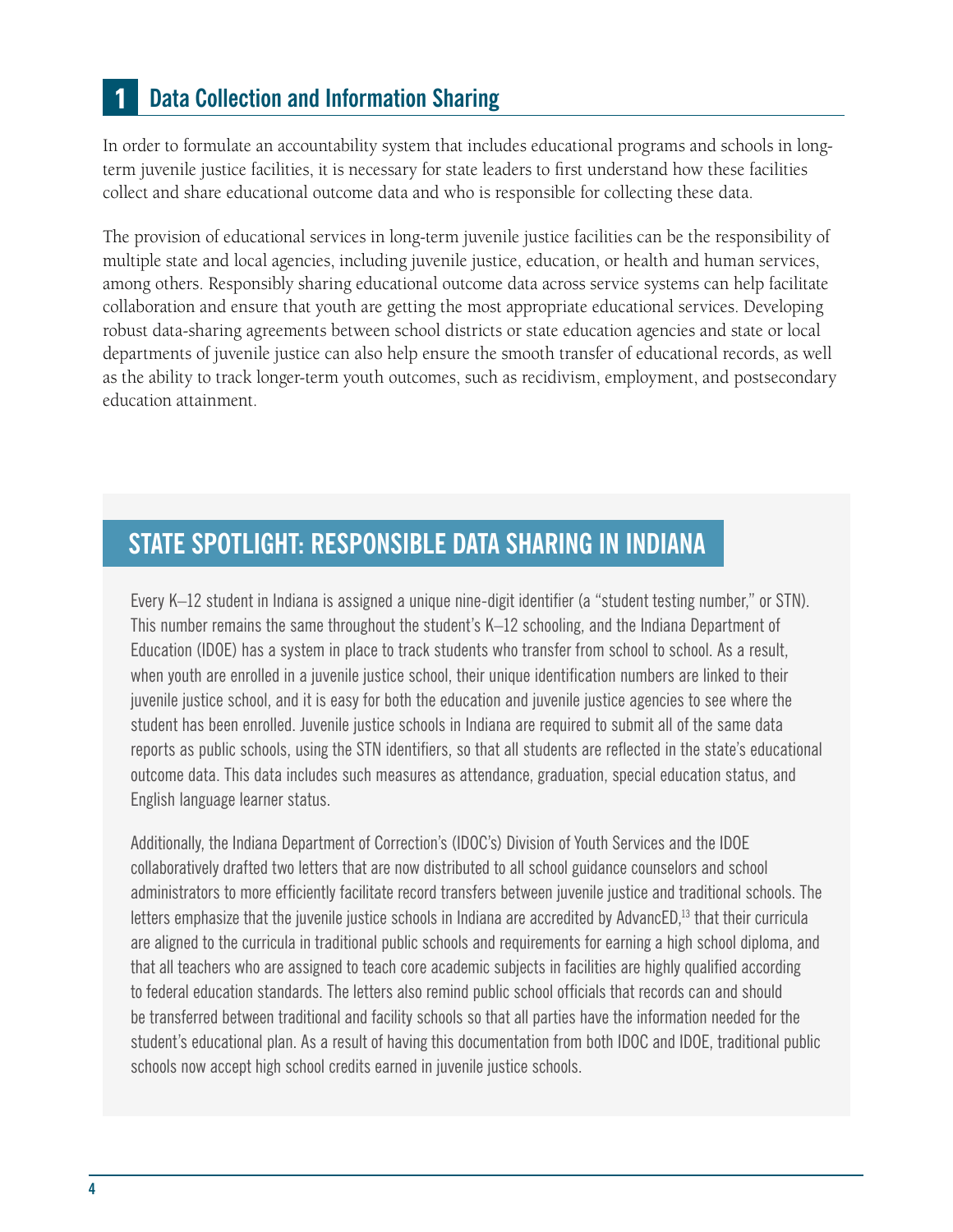### **KEY QUESTIONS:**

#### **Getting Started**

- 1. Do long-term juvenile justice facilities in your state collect and report educational outcome data for youth who are incarcerated? If so, what educational outcome data do juvenile justice facilities collect and for what purposes?
- 2. Do juvenile justice facilities report educational outcome data to state and local education agencies and/or juvenile justice agencies? If so, for what purposes?
- 3. Are these same data collected and reported by all juvenile justice facilities in your state (including private facilities, if applicable)?

#### **Taking a Deeper Dive**

- 1. Are there data-sharing agreements in place between state and local juvenile justice and education agencies to facilitate the exchange of educational outcome data? Are such agreements in place between state and local juvenile justice agencies and other youth-serving systems?
- 2. Are there protocols in place to support the efficient transfer of educational records at intake and when a youth transitions back to the community?
- 3. What are the barriers to effective data sharing? For example, is there a lack of capacity or infrastructure? Are trust and relationship building needed to ensure that all parties are comfortable sharing data? Is there a need for clarification of federal and/or state privacy or accountability laws to support future information sharing?

#### **Accountability System 2**

As an educational entity that is or could be receiving dollars from the state education agency (SEA) for the provision of educational services, educational programs and schools in long-term juvenile justice facilities should be required to submit educational outcome data to the SEA in accordance with the state's accountability system, similar to traditional public schools. Improving a state's approach to accountability for educational services in juvenile justice facilities first requires an understanding of how those services are classified.

Currently, whether or not schools or educational programs within juvenile justice facilities are required to participate in their state's education accountability system is determined largely by the category (e.g., program, school, or other) assigned to the educational service by the SEA. Each state determines its own definitions and regulations for these categories, and the SEA is required to assign a category to each educational service. In 2017, the American Youth Policy Forum (AYPF) conducted a 50-state scan to gather information on how states categorize educational services within juvenile justice facilities. According to the results of the scan, the systems that states most commonly use to hold educational services within juvenile justice facilities accountable are: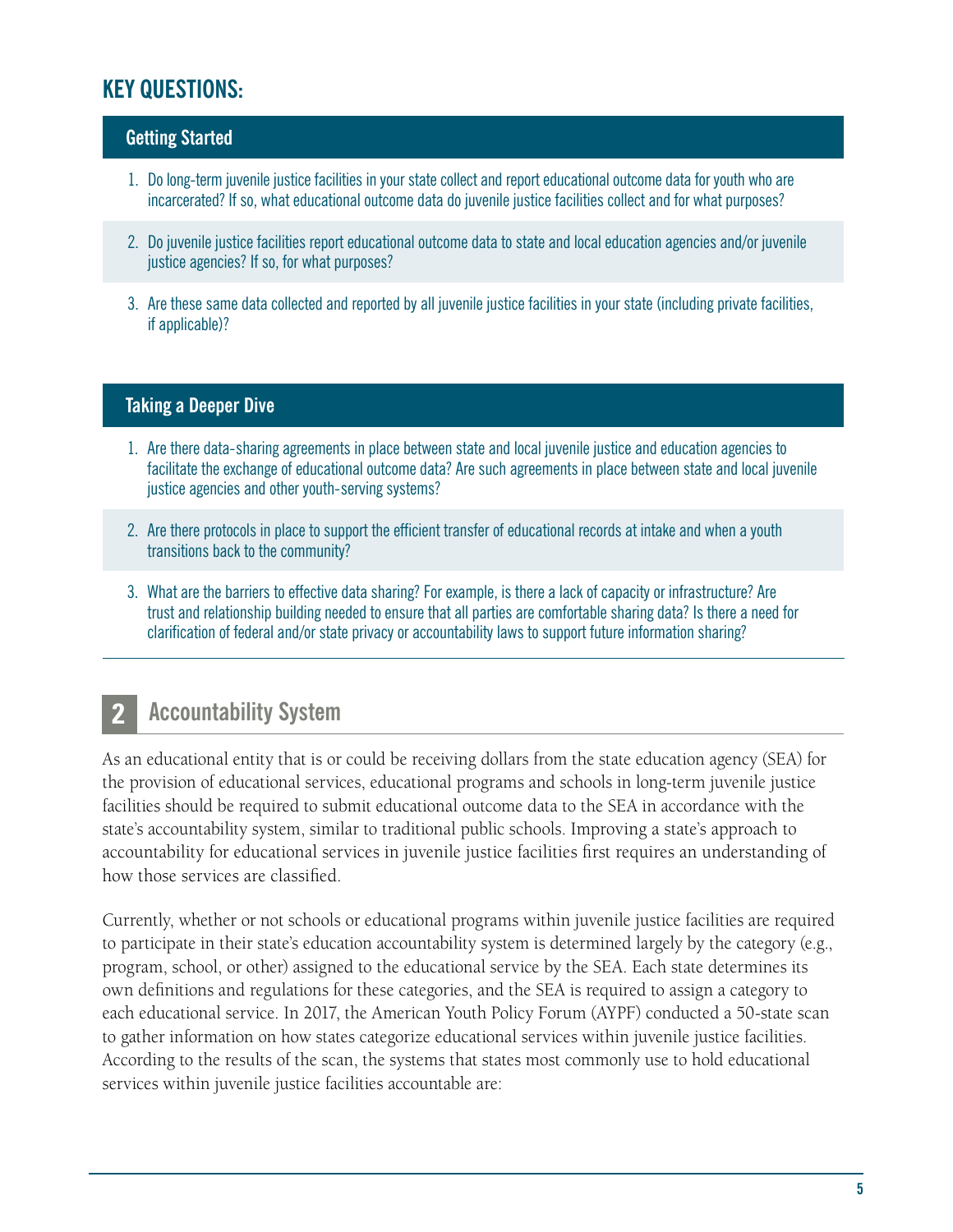- The **same** system of accountability as traditional public schools, which is often used because the facilities are considered schools within a local education agency (LEA) or are LEAs themselves;
- An accountability system that is **modified** from that of traditional public schools and is typically developed to accommodate a variety of alternative/nontraditional educational options, including educational services in juvenile justice facilities; or
- An accountability system that is **distinct** from that of traditional or alternative/nontraditional public schools, and/or is aligned with another state agency's accountability system (e.g., the state juvenile justice agency's accountability system).

Responses to two of the state scan survey questions are shown in Figures 1 and 2, and provide a snapshot of the current landscape of educational accountability for longterm juvenile justice facilities in the U.S. Fifty percent of responding states use a modified system of accountability for educational services in juvenile justice facilities, and a majority of responding states also issue school report cards or some other educational outcome report mechanism for juvenile justice facilities. These results indicate that states are collecting some data about how those services and their students are performing. Given that basic educational accountability structures for juvenile justice facilities already exist in many states, there is a significant opportunity to put the collected data to use such that there is a formalized system of rewards and consequences for the performance of educational services in juvenile justice facilities.

### **FIGURE 1**

How would you characterize the way juvenile justice facilities are held accountable for the education services provided to youth compared to how traditional public schools in the state are held accountable?



Same System of Accountability Modified System of Accountability **Distinct System of Accountability** 

### **State Scan Methodology**

AYPF staff contacted education and juvenile justice agency leaders in all 50 states and the District of Columbia; they later conducted email and phone interviews guided by survey questions with the 48 states that responded (including the District of Columbia). Due to the complexity and multitude of agencies that often serve post-adjudicated youth, the information collected from a few of the states does not account for all of the post-adjudicated youth in those states. Note that the survey results were all self-reported by education and juvenile justice agency leaders.

#### **FIGURE 2**

Do educational services in long-term juvenile justice facilities receive a school grade, school report card, or any other report mechanism, like traditional public schools in the state?

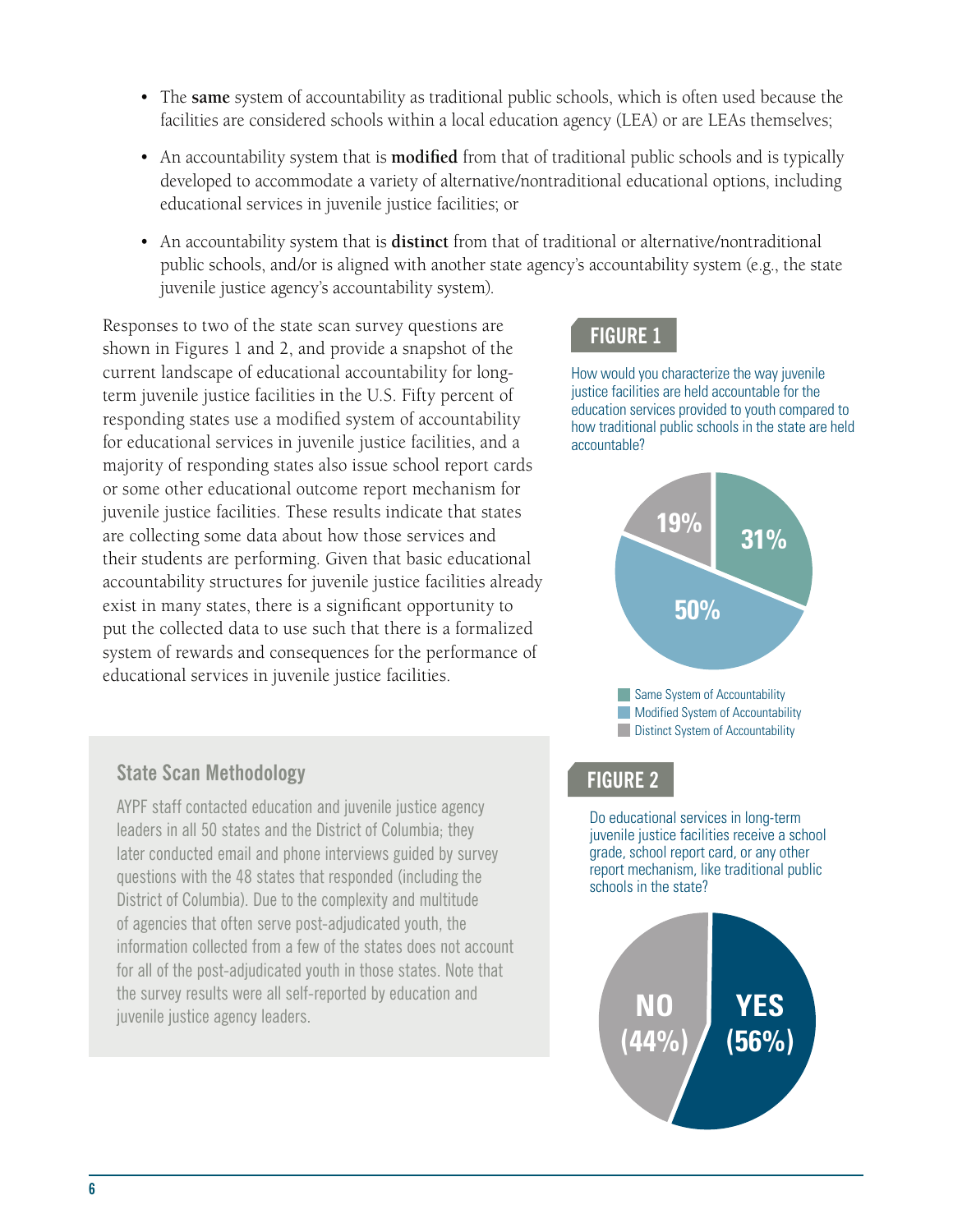## **\ STATE SPOTLIGHT: ACCOUNTABILITY FOR CONTINUOUS IMPROVEMENT IN FLORIDA**

Florida passed legislation in 2014 requiring Department of Juvenile Justice (DJJ) prevention, day treatment, and residential education programs to be evaluated based on outcome measures that are objective, measurable, and reflective of students' lengths of stay in the programs. Through a collaborative effort, Florida's Department of Education (FDOE), DJJ, school districts, and educational providers drafted outcome measures for juvenile justice school evaluation. Student performance measures that the FDOE and DJJ plan to present to the State Board of Education for approval include:

- Learning gains in English/reading and math on the Juvenile Justice Education Common Assessment<sup>14</sup> and the statewide assessment;
- **• K–12 outcomes**, including attendance rates after completion of a DJJ educational program, reported graduation rates of youth who attended DJJ educational programs, the percentage of students in long-term juvenile justice facilities who earn a Career and Professional Education (CAPE) Industry Certification or Digital Learning Tools Certificate, and the percentage of core curriculum courses taught by state-certified teachers;
- diploma or GED who enroll in a postsecondary institution within one year, or the percentage of students<br>discussed a little of the students of the students of the students of the students of the students of the stud **• Post-K–12 outcomes**, such as the percentage of students exiting a DJJ educational program with a who were at least 16 years old at the time of exit and obtained employment within one year of leaving the DJJ program; and
	- **• Data quality**, including the percentage of students who were administered the Juvenile Justice Education Common Assessment within 10 school days of entry to the DJJ program and prior to exit from the program.

FDOE is currently collecting data for all proposed student performance measures and plans to provide an outcome accountability report to each school district and DJJ education program, identifying how each one performs in comparison to similar program types across the state. FDOE and DJJ are also developing a comprehensive juvenile justice education program improvement process that will be based on the outcome measures reported for each DJJ education program. This continuous improvement model will include an expectation that low-performing programs demonstrate improvement with assistance from FDOE, DJJ, and peers from high-performing juvenile justice education programs.<sup>15</sup>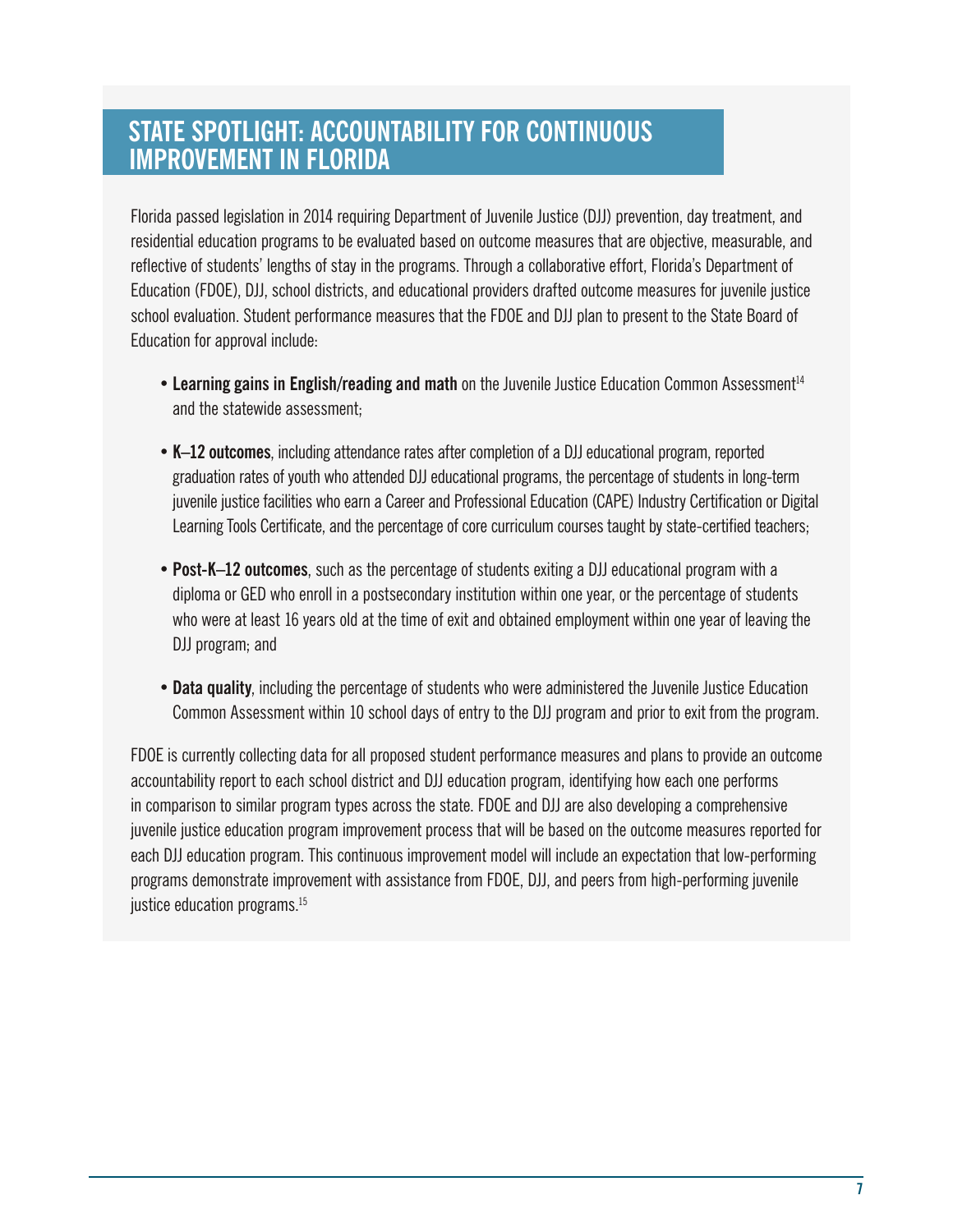### **KEY QUESTIONS:**

#### **Getting Started**

- 1. Are long-term juvenile justice facilities currently held accountable for the educational progress of students? If so, is there a defined accountability process and structure?
- 2. What entity (or entities) is/are responsible for holding these facilities accountable (e.g., education and/or juvenile justice agency)?
- 3. Are educational programs and schools within long-term juvenile justice facilities included in your state's ESSA statewide accountability plan? Were juvenile justice system leaders part of your state's plan development?

#### **Taking a Deeper Dive**

- 1. If juvenile justice facilities are held accountable for the educational progress of their students, is there an oversight mechanism that identifies areas for improvement in these schools and programs? If so, what entity (e.g., education and/or juvenile justice agency) is responsible for this oversight?
- 2. Does the state enforce consequences for schools and programs that are not making sufficient progress? If so, what are they?
- 3. What technical assistance or supports, if any, are available to improve educational performance in these facilities?
- 4. Do juvenile justice facilities receive a school report card (i.e., a summative annual report with educational outcome data on key measures) from the SEA, similar to traditional public schools? If not, would it be possible to implement that practice in your state?

#### **Accountability Measures 3**

While recidivism is often the primary indicator used by juvenile justice leaders and state policymakers to determine the effectiveness of the juvenile justice system, other outcome measures should be used to demonstrate a young person's readiness to transition back to the community, as well as to secondary or postsecondary education or employment. When developing their ESSA accountability systems, states should consider a broad range of measures demonstrating educational gains, credential attainment, and readiness for postsecondary education and the workforce, as well as measures of school quality and culture, to hold these educational programs and schools in juvenile justice facilities accountable.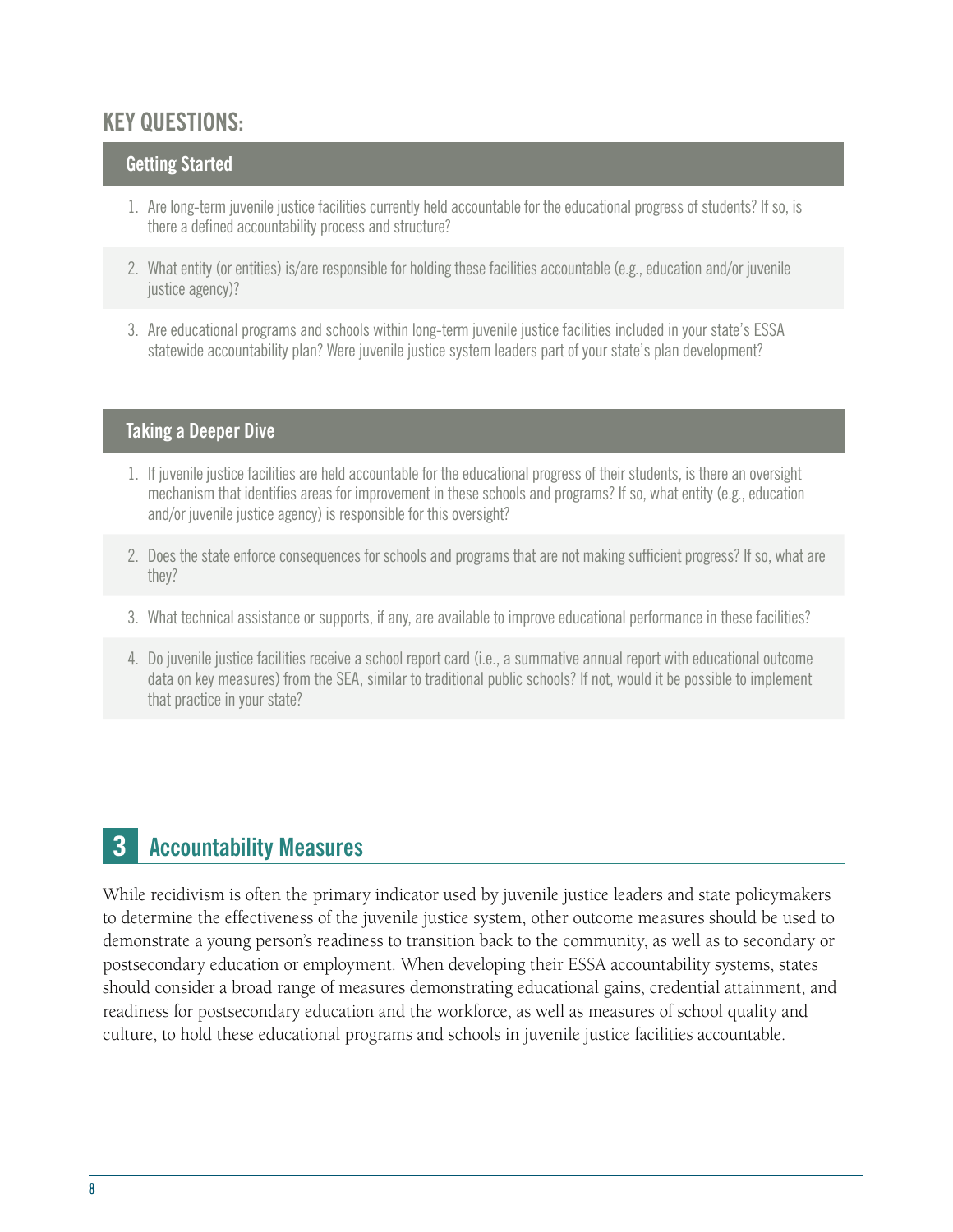#### **\ STATE SPOTLIGHT: MEASURES THAT MATTER IN MASSACHUSETTS**

The Commonwealth of Massachusetts Department of Youth Services (DYS) contracts with a workforce development agency, Commonwealth Corporation, and an educational service agency, Collaborative for Educational Services, to provide workforce development and academic services to all adjudicated youth. These three agencies collaboratively run the Youth Outcomes Project (YOP), a longitudinal study of the characteristics and experiences of youth who are incarcerated that lead to positive workforce, secondary and postsecondary education, and social outcomes, as well as lower rates of recidivism. The study is not intended to hold any specific program accountable, but rather to identify what most often leads to improved outcomes for youth.

The YOP compiles a wide array of research-informed demographic, juvenile and adult justice system, academic, and workforce data on all youth who are incarcerated from the three participating agencies and the Massachusetts Departments of Elementary and Secondary Education, Higher Education, Unemployment Assistance, and Revenue. It differentiates four phases of characteristics and experiences: (1) before commitment, (2) during commitment, (3) after release, and (4) following age-out. These four phases together make up a comprehensive outcome record that will enable state and local leaders to see short- and long-term contributions of the educational and workforce development services that are intended to help youth who are incarcerated learn; earn diplomas, degrees, or credentials; and be successful in the labor market. YOP has built capacity for ongoing, holistic data review and tracking.

### **KEY QUESTIONS:**

#### **Getting Started**

- 1. What education accountability measures does your state use for traditional public schools? Are these measures also being used for programs and schools within juvenile justice facilities?
- 2. What additional measures should juvenile justice facilities collect to accurately capture educational progress and attainment for this unique student population? Do any of the current measures capture growth in addition to proficiency?
- 3. What assessments are administered in your state's juvenile justice facilities? Are these assessments appropriate for the unique context of the juvenile justice population?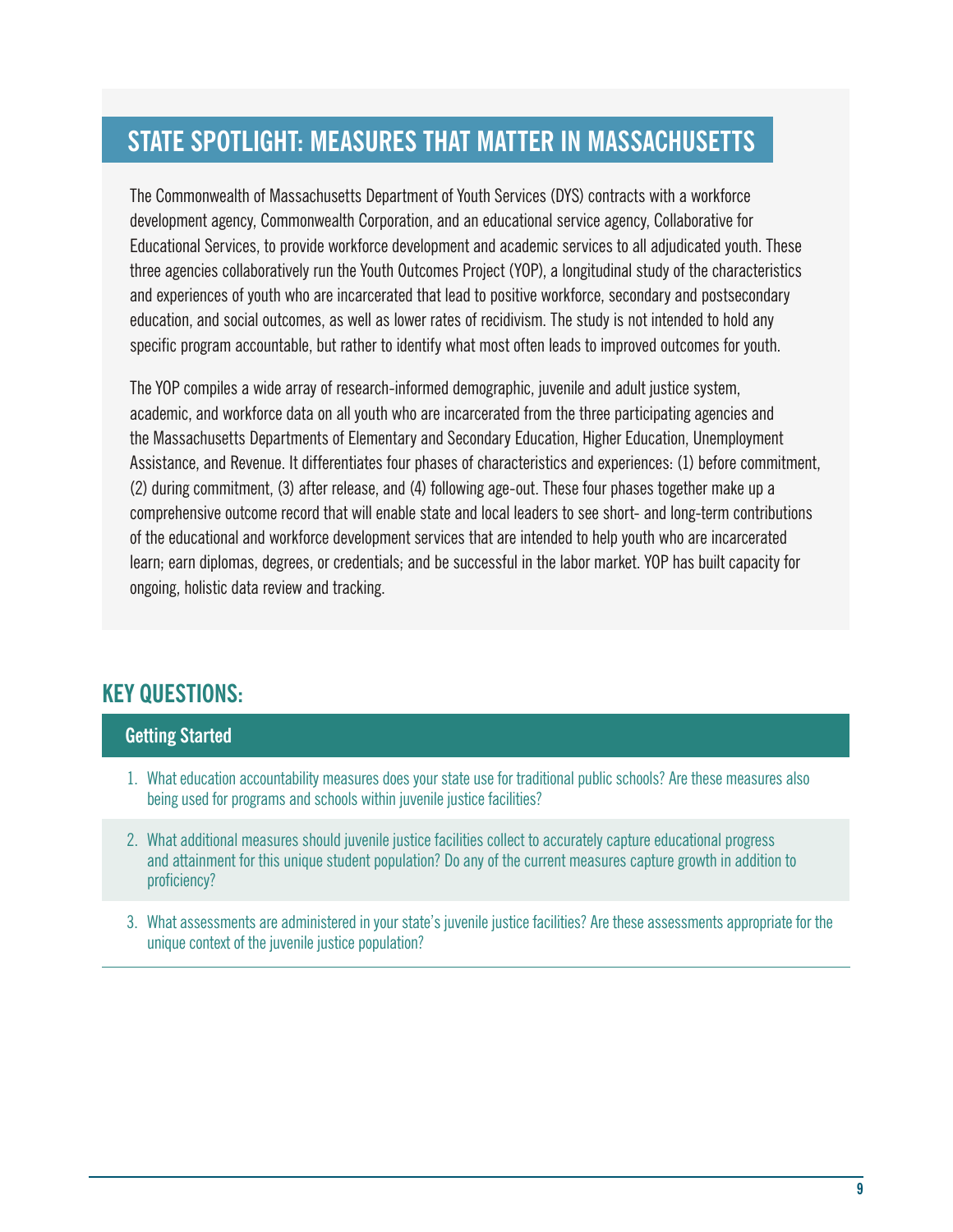#### **Taking a Deeper Dive**

Table 1 below lists additional information about the required categories for educational outcome measures under ESSA, and provides questions for consideration as states think about what measures make the most sense to use for continuous improvement of educational programs and schools in long-term juvenile justice facilities. Once implemented, each outcome measure should be disaggregated by various student subgroups in order to pinpoint specific areas for improvement among the student population.

|                                                                                   | <b>TABLE 1: Creating ESSA-Compliant Accountability Measures for Educational Services in</b><br><b>Juvenile Justice Facilities</b>                                                                                                                                                                                                                   |                                                                                                                                                                                                                                                                                                                                                                                                                                                                                                                                                                                                                                                                                                                                                                                |                                                                                                                                                                                                                                                                       |                                                                                                                                                                                                                                                                                                                                                                                                                                                                                                                                                                                                                                                                                                                                                                                                                                                             |
|-----------------------------------------------------------------------------------|-----------------------------------------------------------------------------------------------------------------------------------------------------------------------------------------------------------------------------------------------------------------------------------------------------------------------------------------------------|--------------------------------------------------------------------------------------------------------------------------------------------------------------------------------------------------------------------------------------------------------------------------------------------------------------------------------------------------------------------------------------------------------------------------------------------------------------------------------------------------------------------------------------------------------------------------------------------------------------------------------------------------------------------------------------------------------------------------------------------------------------------------------|-----------------------------------------------------------------------------------------------------------------------------------------------------------------------------------------------------------------------------------------------------------------------|-------------------------------------------------------------------------------------------------------------------------------------------------------------------------------------------------------------------------------------------------------------------------------------------------------------------------------------------------------------------------------------------------------------------------------------------------------------------------------------------------------------------------------------------------------------------------------------------------------------------------------------------------------------------------------------------------------------------------------------------------------------------------------------------------------------------------------------------------------------|
| Required Accountability<br>ESSA<br><b>Categories under</b>                        | <b>Academic</b><br><b>Achievement</b> is<br>measured by proficiency<br>on state assessments<br>in reading and math,<br>which may include<br>growth in proficiency<br>(in each of grades 3-8<br>and any one grade in<br>high school) or one<br>additional academic<br>indicator in grades<br>below high school.                                      | <b>High School Graduation</b><br><b>Rate</b> is measured by the<br>four-year adjusted cohort<br>graduation rate for high<br>schools, which may include<br>an extended year adjusted<br>cohort graduation rate. <sup>16</sup>                                                                                                                                                                                                                                                                                                                                                                                                                                                                                                                                                   | <b>English Language</b><br><b>Proficiency is</b><br>measured by progress<br>toward English<br>language proficiency<br>for English language<br>learners in each of<br>grades 3-8, and any<br>one grade in high<br>school.                                              | <b>Student Success/School</b><br><b>Quality</b> is measured by at least<br>one additional non-academic<br>indicator of school quality or<br>student success that is valid,<br>reliable, and comparable,<br>and allows for meaningful<br>differentiation in school<br>performance. These measures<br>must be given less weight for<br>accountability purposes than the<br>other academic measures.                                                                                                                                                                                                                                                                                                                                                                                                                                                           |
| Questions to Help Develop Accountability Measures for Juvenile Justice Facilities | • Are youth in long-<br>term juvenile<br>justice facilities<br>participating in state<br>assessments?<br>• Are facilities using<br>growth measures<br>(e.g., credit<br>recovery, pre-/<br>post-assessment<br>scores, grade-level<br>reading growth,<br>scores from state<br>assessments, etc.)<br>as a demonstration<br>of educational<br>progress? | • Can youth in long-term<br>juvenile justice facilities<br>work toward earning<br>a traditional diploma,<br>high school equivalency<br>(GED/HiSet/TASC), or<br>other type of credential/<br>certificate? If so, are<br>schools and programs<br>in these facilities able<br>to award diplomas,<br>equivalency, or other<br>credentials? If not, what<br>entity awards them<br>(LEA, SEA, etc.)?<br>• How does your state<br>calculate the high school<br>graduation rate (e.g.,<br>through a four-year<br>adjusted cohort rate<br>or an extended year<br>graduation rate)? If<br>your state calculates<br>an extended year<br>graduation rate, does<br>that rate encompass all<br>schools in your state, or<br>just schools categorized<br>as alternative or<br>nontraditional? | • Are youth in<br>long-term juvenile<br>justice facilities<br>participating in<br>assessments of<br>English proficiency?<br>• Are facilities using<br>growth measures<br>as a demonstration<br>of progress<br>toward English<br>language learner<br>reclassification? | • Are long-term juvenile justice<br>facilities collecting data<br>on career and technical<br>education and/or workforce<br>outcomes (e.g., job training,<br>certifications, employment,<br>etc.)? If so, are these outcome<br>measures aligned with the<br>measures used by the SEA to<br>hold all schools accountable<br>in your state accountability<br>system?<br>• What postsecondary<br>educational outcome data<br>are facilities collecting? Do<br>students have the opportunity<br>to earn college credits while<br>in a juvenile justice facility? If<br>so, how?<br>• What other measures—aligned<br>with ESSA's student success/<br>school quality requirement-<br>are facilities using (e.g.,<br>attendance, discipline,<br>referrals, or others)?<br>• Is there a mechanism for<br>including student feedback in<br>the accountability system? |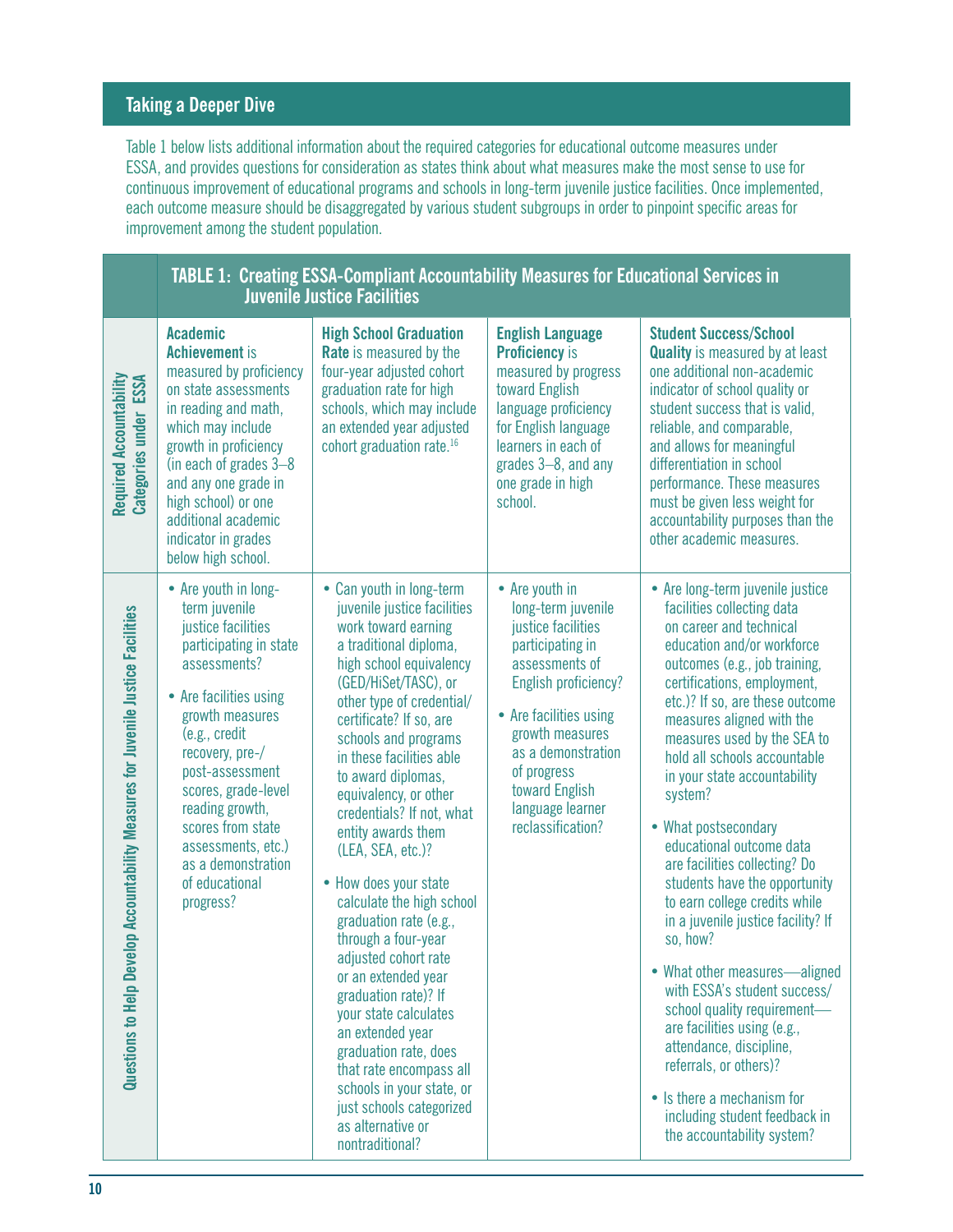## **CONCLUSION**

ESSA gives states a new opportunity to improve educational and workforce outcomes for youth in long-term juvenile justice facilities. Using this brief as a starting point, state and local policymakers as well as education and juvenile justice leaders can work together to design an ESSA-compliant statewide accountability system that is inclusive of educational programs and schools in juvenile justice facilities.

## **NOTES**

- 1. The Council of State Governments Justice Center, *Locked Out: Improving Education and Vocational Outcomes for Incarcerated Youth* (New York: The Council of State Governments Justice Center, 2015), https://csgjusticecenter.org/wp-content/uploads/2015/11/LOCKED\_OUT Improving Educational and Vocational Outcomes for Incarcerated Youth.pdf.
- 2. Ibid.
- 3. U.S. Department of Education Office for Civil Rights, *Protecting the Civil Rights of Students in the Juvenile Justice System* (Washington, DC: U.S. Department of Education, 2016), https://www2.ed.gov/about/offices/list/ocr/docs/2013-14-juvenile-iustice.pdf.
- 4. Throughout this brief, we refer to the educational services within juvenile justice facilities as educational programs and schools because these are categories used by state education agencies for accountability purposes. These categories often have specific meanings in different states that impact how they are or are not included in accountability systems.
- 5. The Council of State Governments Justice Center, *Locked Out*.
- 6. Melissa Sickmund, T. J. Sladky, Wei Kang, and Charles Puzzanchera, *EZACJRP: Easy Access to Census of Juveniles in Residential Placement; 1997–2015*, updated June 1, 2017 (National Center for Juvenile Justice, 2015), https://www.ojjdp.gov/ojstatbb/ezacjrp/.
- 7. Carmen E. Daugherty, *Zero Tolerance: How States Comply with PREA's Youthful Inmate Standard* (Washington, DC: Campaign for Youth Justice, 2015), http://cfyj.org/images/pdf/Zero\_Tolerance\_Report.pdf.
- 8. This brief focuses on the accountability provisions under Title I, Part A of ESSA, rather than Title I, Part D.
- 9. Under NCLB, each state was required to establish a definition of adequate yearly progress (AYP) to hold schools and districts accountable for student achievement. If a school or district failed to make AYP for two consecutive years, it was required to implement changes to improve achievement outcomes.
- 10. Every Student Succeeds Act of 2015, Pub. L. No. 114-95 § 114 Stat. 1177 (2015–2016).
- 11. For more information on Title I, Part D, see https://www.neglected-delinquent.org/what-title-i-part-d.
- 12.For more information on changes in Title I, Part D specific to juvenile justice populations, see http://jlc.org/sites/default/files/ESSAJJ\_ Factsheet FinalWebinarVersion Jan262016.pdf.
- 13. AdvancED is a national organization that accredits primary and secondary schools throughout the United States and internationally. For more information, see http://www.advanc-ed.org/managing-office-locations/indiana-office.
- 14. For more information on the Juvenile Justice Education Common Assessment, see http://www.fldoe.org/core/fileparse.php/7567/ urlt/0064533-faqca.pdf.
- 15.The anticipated date for completing the data analysis and presenting it to the State Board of Education is summer 2018.
- 16. U.S. Department of Education, *Every Student Succeeds Act High School Graduation Rate Non-Regulatory Guidance* (Washington, DC: U.S. Department of Education, 2017), https://www2.ed.gov/policy/elsec/leg/essa/essagradrateguidance.pdf.